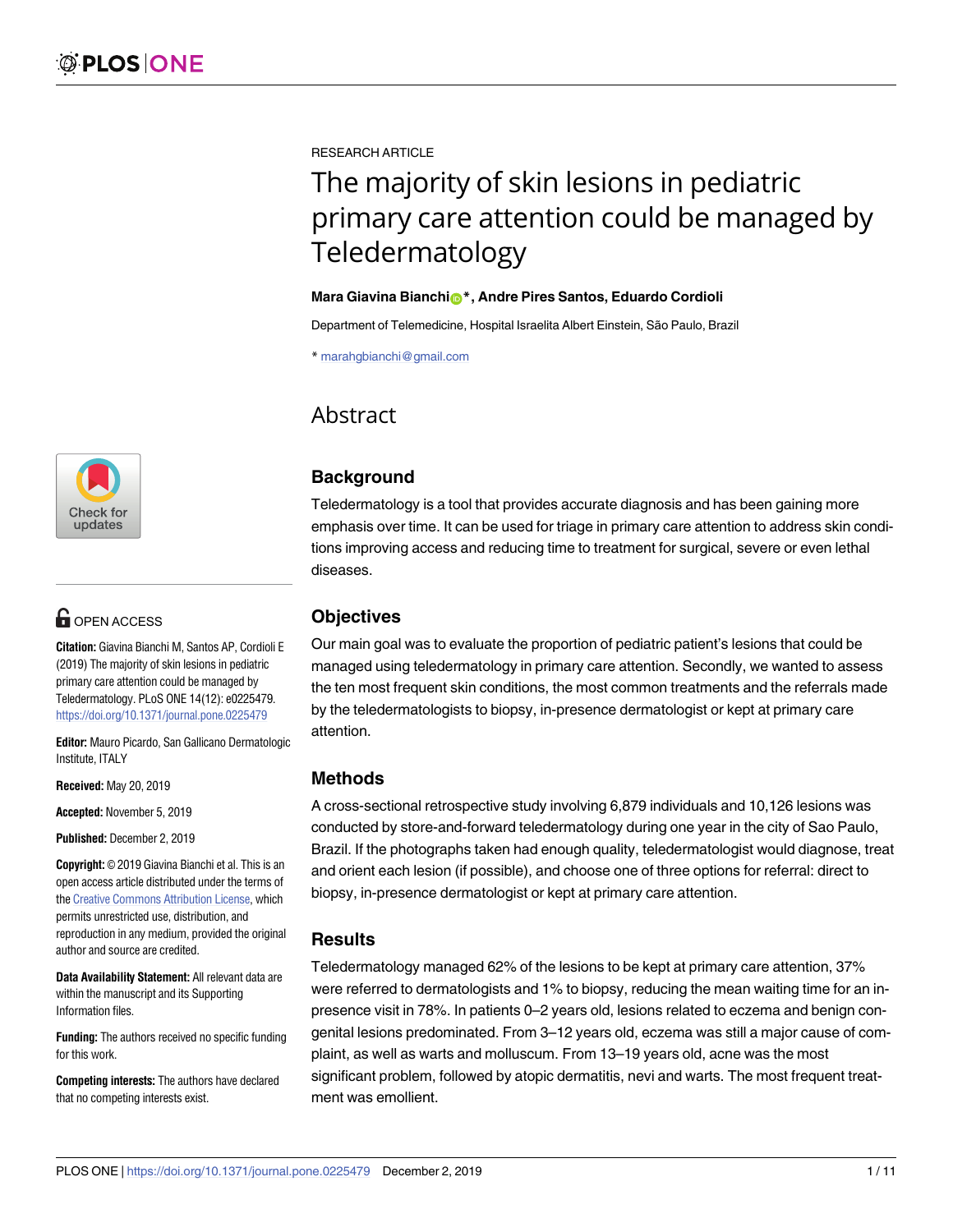# <span id="page-1-0"></span>**Conclusion**

Teletriage addressed 63% of the lesions without the need for an in-presence visit, suggesting that teledermatology can manage common diseases and optimize dermatological appointments for the most serious, surgical or complex skin illnesses, reducing the mean waiting time for them.

# **Introduction**

Teledermatology (TD) is a healthcare tool that has been more and more used around the world, mostly because Dermatology has an emphasis on visual diagnosis. Real-time (RT) or store-and-forward (SF) are the most common types of delivering images. In SF-TD, the data and images from a patient are collected and sent to a dermatologist analysis at a later time. In RT-TD, patients and physicians communicate data and images from separate locations in a live format [[1\]](#page-9-0). Many studies have shown to improve access to specialized care using storeand-forward TD, which provides accurate diagnosis and reduces time to treatment, with high patient satisfaction [[2](#page-9-0)].

Typical skin conditions such as mild atopic dermatitis, acne, fungal infections and others are common diseases that would be manageable within the primary care attention service. However, it is not what often happens because the professionals are not well trained to diagnose or triage skin diseases. The lack of primary care professional medical specialization can lead to refer individuals to dermatologists unnecessarily. If there is a shortage of dermatologists, this creates a situation where appointments are filled by patients who do not need special care, which can limit the availability of visits for those who do [[3\]](#page-9-0).

The city of Sao Paulo has nearly 12 million inhabitants [[4\]](#page-9-0), and 58% of them depend exclusively on the public health care system [\[5\]](#page-9-0). The instances of public health in Brazil are municipal, state and federal. Public municipal health care is in charge of most primary care attention. There is a high demand for a public dermatological consultation in the city of Sao Paulo. By July 2017, 57,832 individuals were waiting for it, which could take up to one year to occur. For this reason, the municipal health department has decided to implement a project of Teledermatology, in conjunction with Hospital Israelita Albert Einstein, a large private hospital in the city. The project rationale was: if the general doctor could manage some not so complex diseases with the teledermatologist support, more dermatological appointments would be available, shortening the waiting time for those patients who do need in-presence dermatological care.

It also is critical for public health to know the prevalence and management of the most common diseases presented at primary care attention, so policies can address or even prevent them. Our research had the primary objective to determine the proportion of pediatric patient's lesions that could be managed at primary care attention through teledermatology, avoiding in-presence visits with dermatologists and, secondly, we assessed the frequency, treatment and referrals of the most common skin lesions in children and adolescents assisted in this project. Both goals were achieved in this study.

# **Patients and methods**

This study was approved by Hospital Israelita Albert Einstein and Municipal Ethics Committees (CAAE:97126618.6.3001.0086) and it is in accordance with the ethical standards on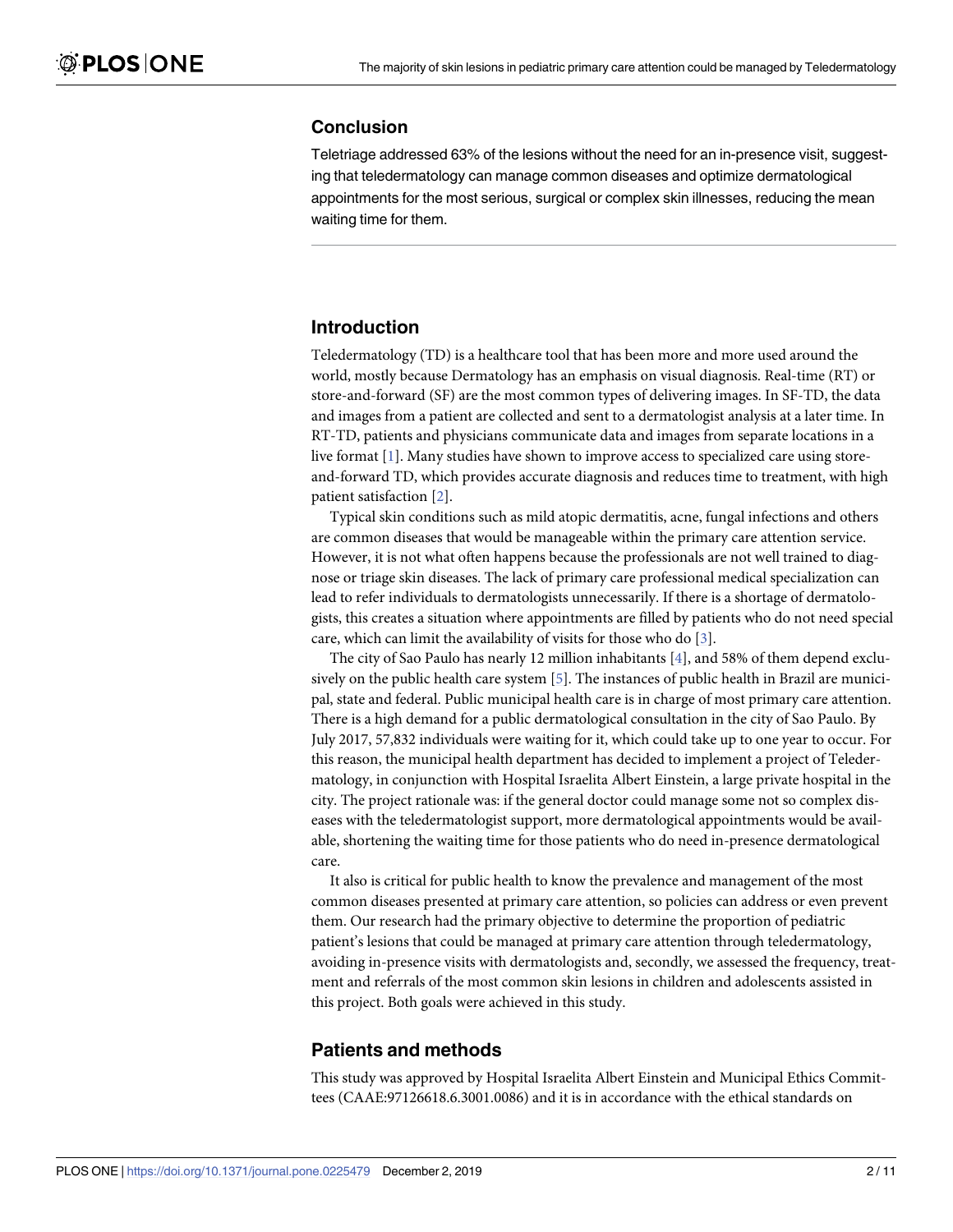<span id="page-2-0"></span>human experimentation and with the Declaration of Helsinki. Data was fully anonymized before accessed and the IRB waived the requirement for the informed consent. It was a crosssectional retrospective cohort conducted in the city of Sao Paulo, where 14,925 individuals up to 19 years old had been waiting for an appointment with a dermatologist in July 2017. The municipal health government, in conjunction with Hospital Israelita Albert Einstein, developed a platform and an app for mobile device to be used by health technicians to take photographs with the its digital camera and upload them along with a short clinical history and patient data. All data were collected and uploaded into a platform accessed only by dermatologists recruited for this project using a secured online process. Patients in the waiting list were phoned by the public health care service and scheduled to go to an appointment in one of three public city hospitals enabled to carry out the project. From July 2017-July 2018, thirteen dermatologists worked in the triage of the patients and they had first to decide if the photographs taken of the lesions were satisfactory for diagnostic purposes. If not, they would choose the box "bad photo" in the platform and referred the patient to a face-to-face appointment with a dermatologist. If the photo had a good quality, they should formulate the most probable diagnostic hypothesis and choose among three referral options for each lesion assessed: 1) directly to biopsy (and after that patient would return to a dermatologist appointment with the result), 2) to a dermatologist visit or 3) back to the pediatrician in primary care attention with the most probable diagnosis and treatment and/or orientation how to proceed with the investigation or management of the lesion. If the same patient had more than one lesion with different referrals, a biopsy referral would prevail over dermatologist referral, that would prevail over back to pediatrician referral. All patients who attended the project were included in this study. For better analyze this population, we divided it into 0–2 years old, 3–12 years old and 13–19 years old. Only dermatologists certified by the Brazilian Board of Dermatology participated in the project in order to decrease the chance of diagnostic error by teledermatology. In our Municipal Basic Health Unit, the direct exam to search for fungal infection is not done. For this reason, suspicious cases of superficial fungal infections receive anti-fungal treatment as therapeutic test and are reevaluated afterwards. If deep fungal infections were suspected, then t the teledermatologist would refer the patient to Biopsy/Dermatologist and not treat him/her before the confirmation of the pathogen. All statistical calculations were done using two-tail Chi-square with Yates' correction test by Graph Prism 6.0 software.

#### **Results**

#### **1) Patients and lesions**

From 14,925 patients between 0–19 years old waiting for dermatologist consultation in the city of Sao Paulo, 6,879 individuals participated in this project (46%) and 6,588 referrals were made. [Table](#page-3-0) 1 shows patients demographic data. There were more female than male individuals waiting for a consultation with a dermatologist in all ages studied. As the age increased, the presence rate increased from 37% at 0–2 years old to 47% at other ages. Patients referred to a dermatologist because of the poor quality of photographs totalized 1.4% and a small part of the patient data went missing due to technical problems (0.4%).

The total number of lesions photographed was 10,658 and 10,126 diagnostics were made. The mean number of lesions photographed per person was 1.6 ([Table](#page-3-0) 1).

Bleeding was present in only 16% of the lesions, but pruritus was relatively common: 45– 55% depending on age, being more frequent in lesions from individuals 3–12 years old. Lesions referred to a dermatologist because of the poor quality of photographs totalized 0.9% and missing data due to technical problems was 0.5%.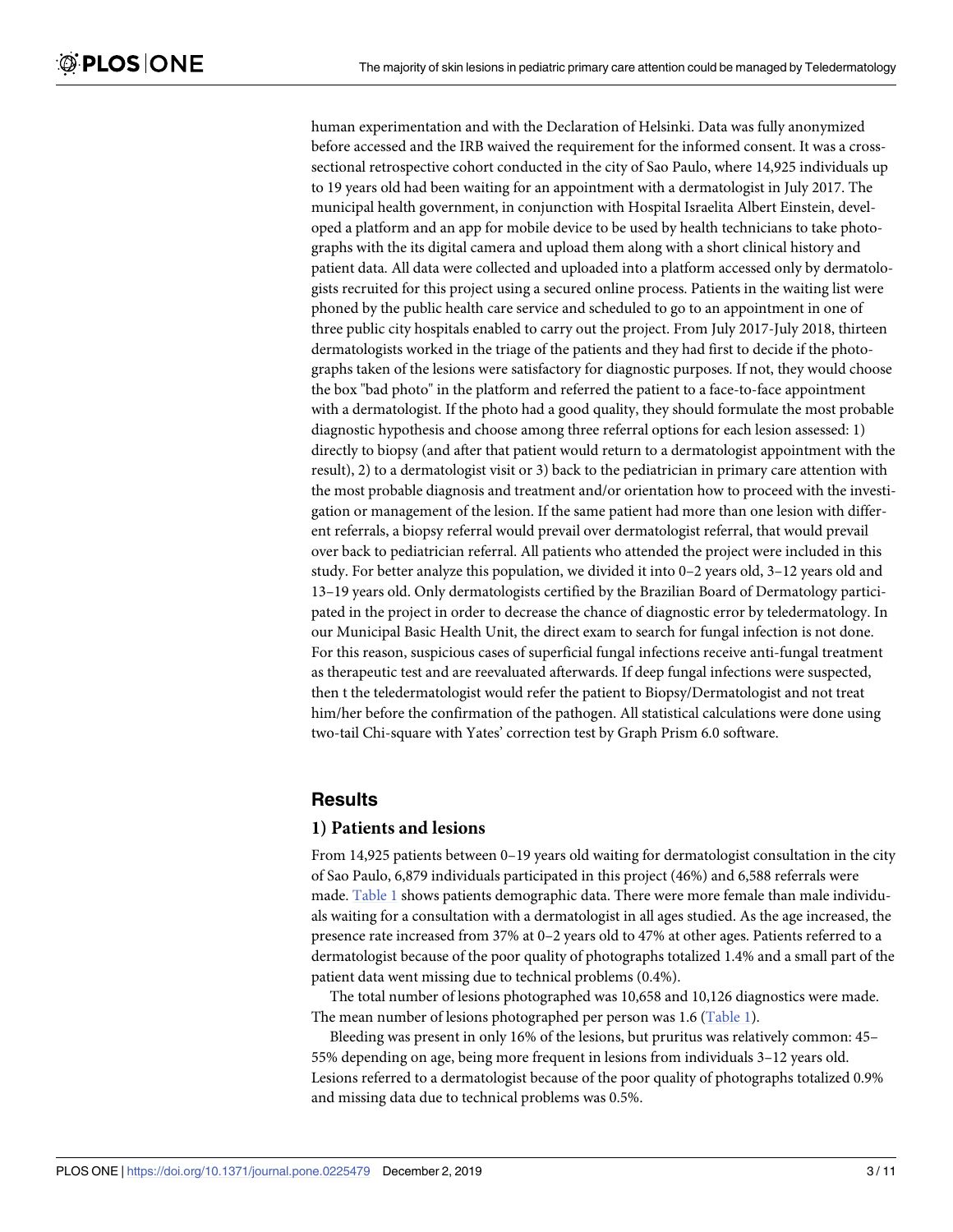| Patients                        | $0-2$ years old $(n)$ |               | $3-12$ years old $(n)$ |      | $13-19$ years old(n) |      | Total(n) |
|---------------------------------|-----------------------|---------------|------------------------|------|----------------------|------|----------|
|                                 | Female                | Male          | Female                 | Male | Female               | Male |          |
| Waiting                         | 643                   | 722           | 3674                   | 3062 | 4169                 | 2645 | 14925    |
| Participating                   | 239                   | 271           | 1723                   | 1419 | 1952                 | 1275 | 6879     |
| % of participation              | 37                    | 38            | 47                     | 46   | 47                   | 48   | 46       |
| Lesions photographed            | 327                   | 370           | 2503                   | 2103 | 3346                 | 2009 | 10658    |
| Lesions photographed per person | 1.4                   | 1.4           | 1.5                    | 1.5  | 1.7                  | 1.6  | 1.6      |
| Poor quality photograph         |                       | $\mathcal{L}$ | 25                     | 22   | 27                   | 14   | 93       |
| Missing data                    | 20                    | 16            | 73                     | 74   | 58                   | 50   | 291      |

<span id="page-3-0"></span>[Table](#page-2-0) 1. Number of lesions photographed and individuals from 0 to 19 years old waiting for a dermatologist consultation and those who participated in the Teledermatology project, according to age and sex, from July 2017-July 2018, in the city of São Paulo.

<https://doi.org/10.1371/journal.pone.0225479.t001>

#### **2) Referrals and most frequent diseases**

Considering patients, referrals back to their primary care pediatrician occurred in 54%, to the in-presence dermatologist in 45% and directly to biopsy in 1%. If lesions are analyzed, referrals back to their primary care pediatrician were 62%, to the in-presence dermatologist 37% and directly to biopsy 1%. (Fig 1). The use of Teledermatology reduced the mean waiting time for in-presence dermatologist visit from 6.7 to 1.5 months during the time of the project (78% reduction).

The most common causes of consultation for male and female individuals up to 19 years old is shown in [Fig](#page-4-0) 2. Diseases frequency varied along the ages. Among patients 0–2 years old, the most common ICD-10 code for lesions was atopic dermatitis (AD) for both sexes. Boys were more affected than girls, but with no statistically difference. Other complaints associated frequently with AD, pityriasis alba and xerosis were also very frequent, summing 37%. Another frequent cause of consultation was benign tumors, such as hemangiomas, congenital nevus and hamartomas (verrucous nevus, sebaceous nevus, café-au-lait macule and spilus nevi) which together with acquired melanocytic nevus, accounted for nearly 20% of the cases. Hemangiomas were statistically more frequent in girls than in boys ( $p = 0.0002$ ). Infectious causes as molluscum contagiosum and impetigo totalized around 5–6% and seborrheic dermatitis complete the top ten ICD-10 codes with 3% of the lesions.

From 3–12 years old, AD maintained the first position on the list, as the conditions related: pityriasis alba, xerosis and keratosis pilaris, summing up to 40%. Congenital malformations no



Fig 1. Distribution of the lesions and the patients 0-19 years old who participated in the Teledermatology Project referred to biopsy, dermatologist and back to **pediatrician according to age and sex, from July 2017-July 2018, in the city of São Paulo.**

<https://doi.org/10.1371/journal.pone.0225479.g001>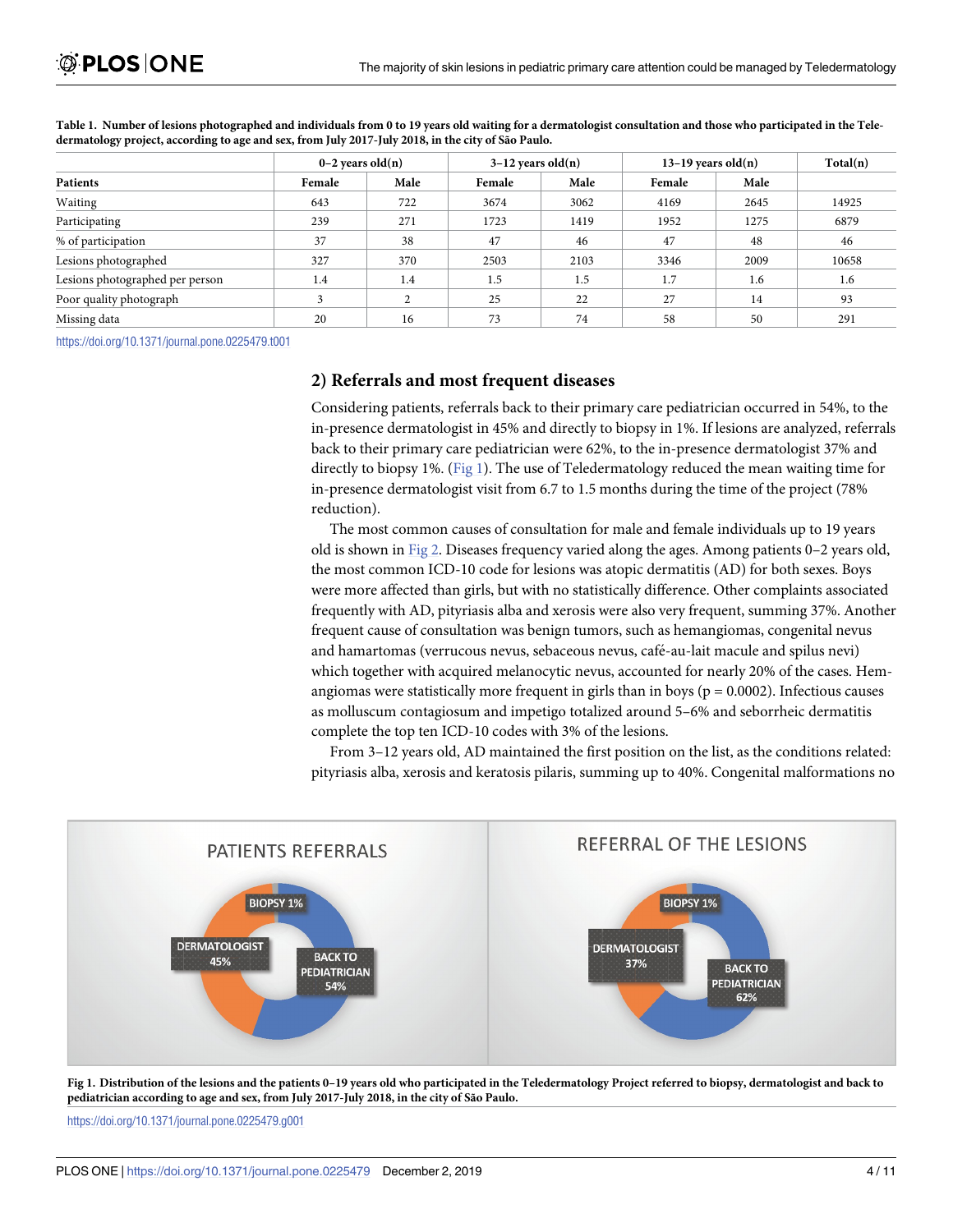<span id="page-4-0"></span>

[Fig](#page-3-0) 2. Most frequent diseases in patients 0-19 years old who participated in the Teledermatology Project according to age and sex, from July 2017-July 2018, in **the city of São Paulo.**

<https://doi.org/10.1371/journal.pone.0225479.g002>

longer represented a complaint in that age. Only acquired melanocytic nevus was among the top complaints, with 3%. Infectious viral diseases, such as molluscum and wart, showed a great increased (15%) and impetigo continued to be the  $10<sup>th</sup>$  most common cause of visits, around 2%. Seborrheic dermatitis still accounted for 3% and pigmentation disorders such as vitiligo and post-inflammatory hyperpigmentation start to appear as frequent causes of consultation, around 5%.

For individuals 13 to 19 years old, acne is the greatest complaint, with almost 30%. AD decreases to second place, with 6%. Pityriasis alba and xerosis also decreased by around half, but, together with keratosis pilaris remain at the top ten causes. Nevi and seborrheic dermatitis maintained almost the same percentage and molluscum disappeared from the ten most frequent complaints. Warts, in the other hand, kept its place, although less frequent. Post-inflammatory hyperpigmentation is on a rise in that period, and fungal infection, such as Tinea Versicolor, starts to be a frequent motive of consultation (3–4%).

The most frequent lesions referred to biopsy, dermatologist and back to the primary care pediatrician is shown in [Fig](#page-5-0) 3. Biopsy was chosen in only 1% of all cases. Benign tumors were the most frequent cause: melanocytic nevus, benign neoplasm such as soft fibroma, acrochordon, pyogenic granuloma, epidermoid cyst and congenital melanocytic nevi totalized 27 cases. However, it was indicated in only a small percentage (around 3% or less). The only situation where a suspect of a benign lesion had more referrals to biopsy was a pyogenic granuloma with 21%. For malignant tumors, such as melanoma, the second most frequent lesion biopsied, it was indicated every time (100%). Wart was also rarely biopsied (0.6%). Lichen nitidus was the third most common disease to be biopsied, with 4 cases in 25% of the times.

Referrals for dermatologist occurred in 37% of the lesions. Acne and AD were frequent causes, but only in 35% and 28%, respectively. Infectious diseases that often need in-presence treatment, such as warts and molluscum, were sent to dermatologists in almost 90% of the times. Benign lesions such as melanocytic nevus and epidermoid cyst were sent to the specialist in 52% and 34% of the cases. Vitiligo, alopecia areata and psoriasis were common diseases referred to a dermatologist (74%, 69% and 64% respectively).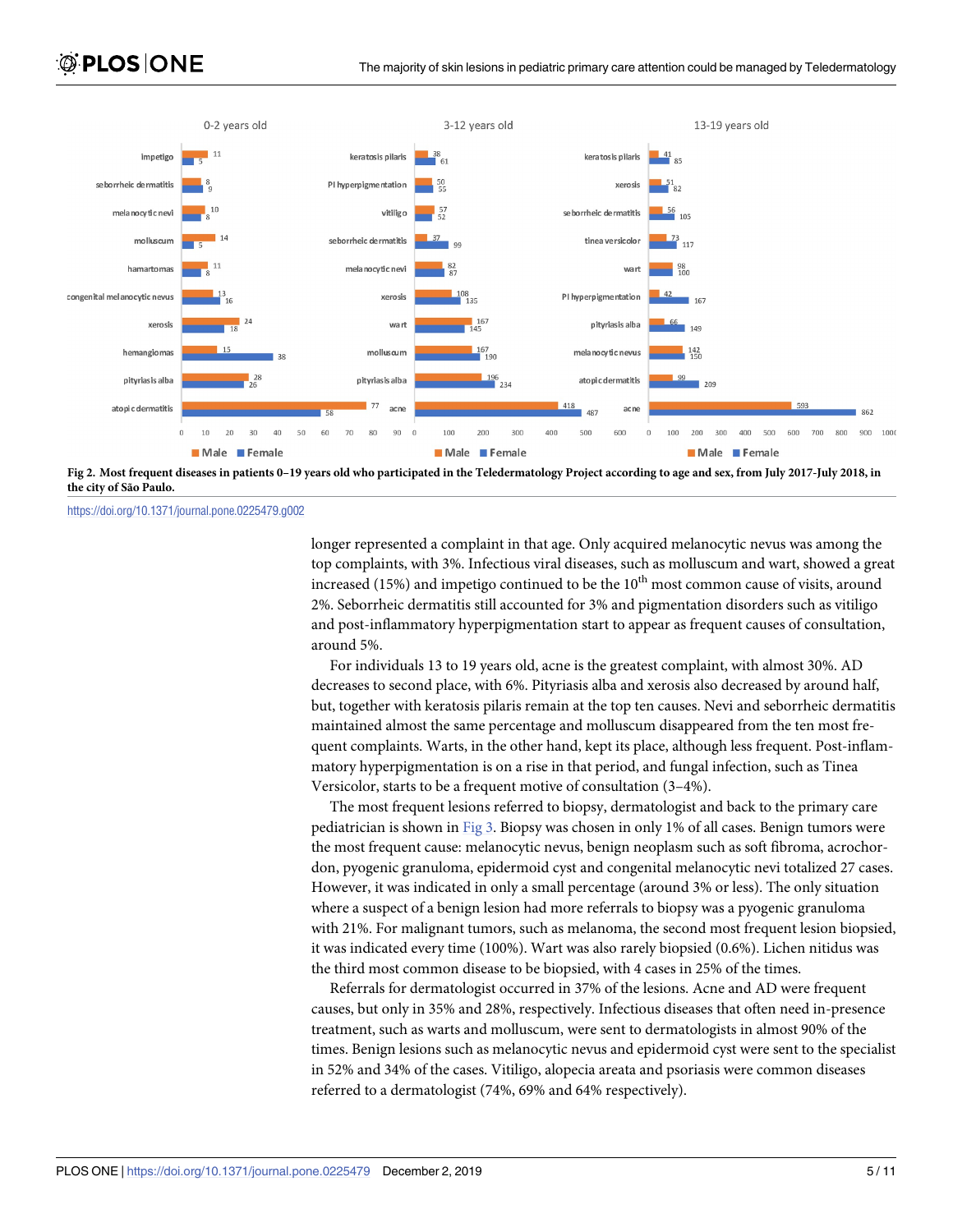<span id="page-5-0"></span>

[Fig](#page-4-0) 3. Most frequent lesions sent to biopsy, dermatologists and back to pediatrician in patients 0-19 years old who participated in the Teledermatology Project **according to age and sex, from July 2017-July 2018, in the city of São Paulo.**

<https://doi.org/10.1371/journal.pone.0225479.g003>

Teledermatologists sent the patients back to their pediatricians in 62% of the all cases. For lesions of acne and AD, around 70% of the times, and *>*85% for Pityriasis alba, xerosis, seborrheic dermatitis, hyperpigmentation post-inflammatory hyperpigmentation, Tinea Versicolor and impetigo. The most significant exception was melanocytic nevus, with only 44% of the referrals back to their doctors.

## **3) Treatment**

We also searched for the most frequent treatments prescribed by teledermatolgists ([Fig](#page-6-0) 4). All products in the top ten list were topical. Emollients were the most frequent prescription in 32% of all cases. Topical corticosteroids combined summed 29%, topical antifungal 12%, topical anti-acne 11%, sunscreen 9% and topical antibiotics 4%.

## **Discussion**

In our view, the presence of 47% of the individuals called for this project was reasonable. TD is still very new in our country, both for patients and physicians, and a pioneer project like this, involving a significant number of people was a challenge. Our TD work had the benefits of a large cohort and virtually any type of skin disease covered. Most of the TD articles focus on one disease (melanoma) or a class of diseases (malignant tumors) [\[6–8](#page-9-0)]. In this way, we did find our study very interesting and innovative.

Most of the lesions did not bleed, but pruritus was frequent, in nearly 50% of the cases. The vast majority of the lesions photographed in our project did not require an in-presence visit with the dermatologist (63%). This proves that most skin conditions in our primary care setting is of low complexity and, therefore, can be properly addressed in primary care. This finding reinforces the feasibility and the importance of Teledermatology in this context, helping the pediatricians to manage such conditions and optimizing medical hours and costs, especially in the public system. The mean waiting time for an in-presence visit with the dermatologist was reduced 78% during the project (from 6.7 to 1.5 months). Our teledermatology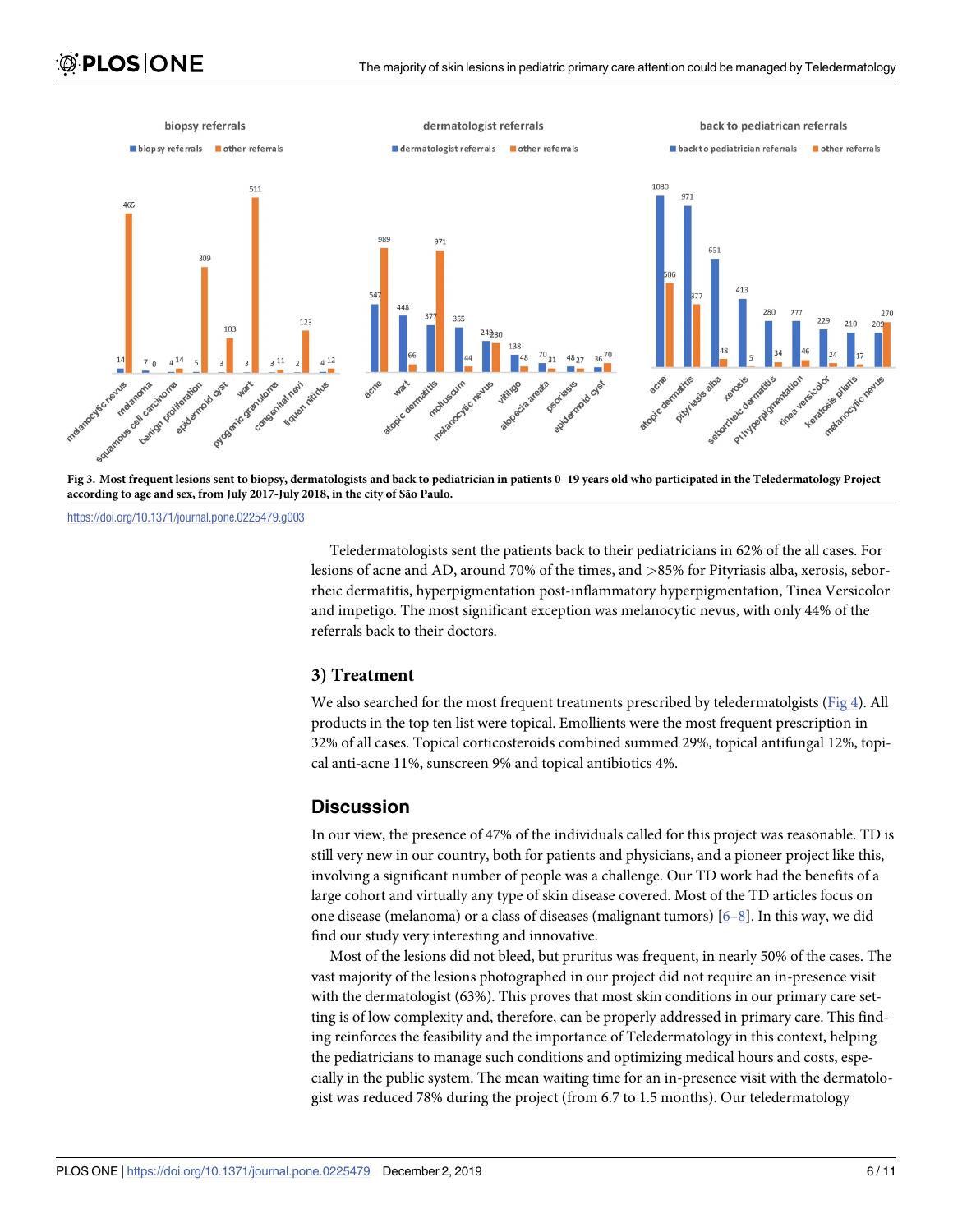<span id="page-6-0"></span>

[Fig](#page-5-0) 4. List of most frequent prescriptions made by teledermatologists for patients 0-19 years old who participated in the Teledermatology Project from July **2017-July 2018, in the city of São Paulo.**

<https://doi.org/10.1371/journal.pone.0225479.g004>

project proved to be a well-defined, structured, scalable process with standardized collection and fairness of care, which might promote the democratization of access to dermatology for underprivileged patients. Another study with 850 consultations showed that in 50% of the patients no referral to an in-person dermatologist was needed [\[3\]](#page-9-0). Avoiding face-to-face consultations with dermatologists in cases of frequent and manageable diseases by teledermatology can optimize access to more severe, surgical or complex illnesses, which do require the presence of a dermatologist. One important limitation of our work is the chance of error and bias in teledermatology diagnosis, although many articles have attested a high agreement rate between teledermatology and in-presence dermatology [\[6–9\]](#page-9-0).

Most of the referrals for biopsy were benign lesions, but only in a small fraction of them (1– 25% depending on the suspected diagnosis), but 100% all suspects of malignant lesions went for biopsy. Prevalent diseases, such as acne and atopic dermatitis, do not need biopsy confirmation to be managed. In typical lesions, this procedure might also has been avoided because of the difficulty inherent for the age: younger patients may have to undergo sedation or general anesthesia, which carry risks, and children, most of the times, do not collaborate in the procedure, turning it into a stressful situation for the them and their relatives.

Referrals to dermatologists were made mostly for treatment of infectious diseases such as warts and molluscum and for conditions that require follow up, such as vitiligo, psoriasis and alopecia areata. Probably, most of the cases of acne and atopic dermatitis referred to dermatologists were moderate to severe, since the vast majority of the cases of those two diseases was sent back to the pediatrician after being addressed. Benign neoplasms such as nevus and cyst were also referred to the dermatologist, mostly because it is advisable to look at all nevi with dermoscopy (that was not available in our project). If we had included it in the project, the rates of referral would be much smaller [\[10\]](#page-9-0). For cysts, dermatologists are trained to palpate such lesions, so teledermatology might feel insufficient in some cases.

Teletriage diagnosis for children 0–12 years old was mostly associated with atopic dermatitis and commonly associated skin disorders, such as pityriasis alba and xerosis (32%). Other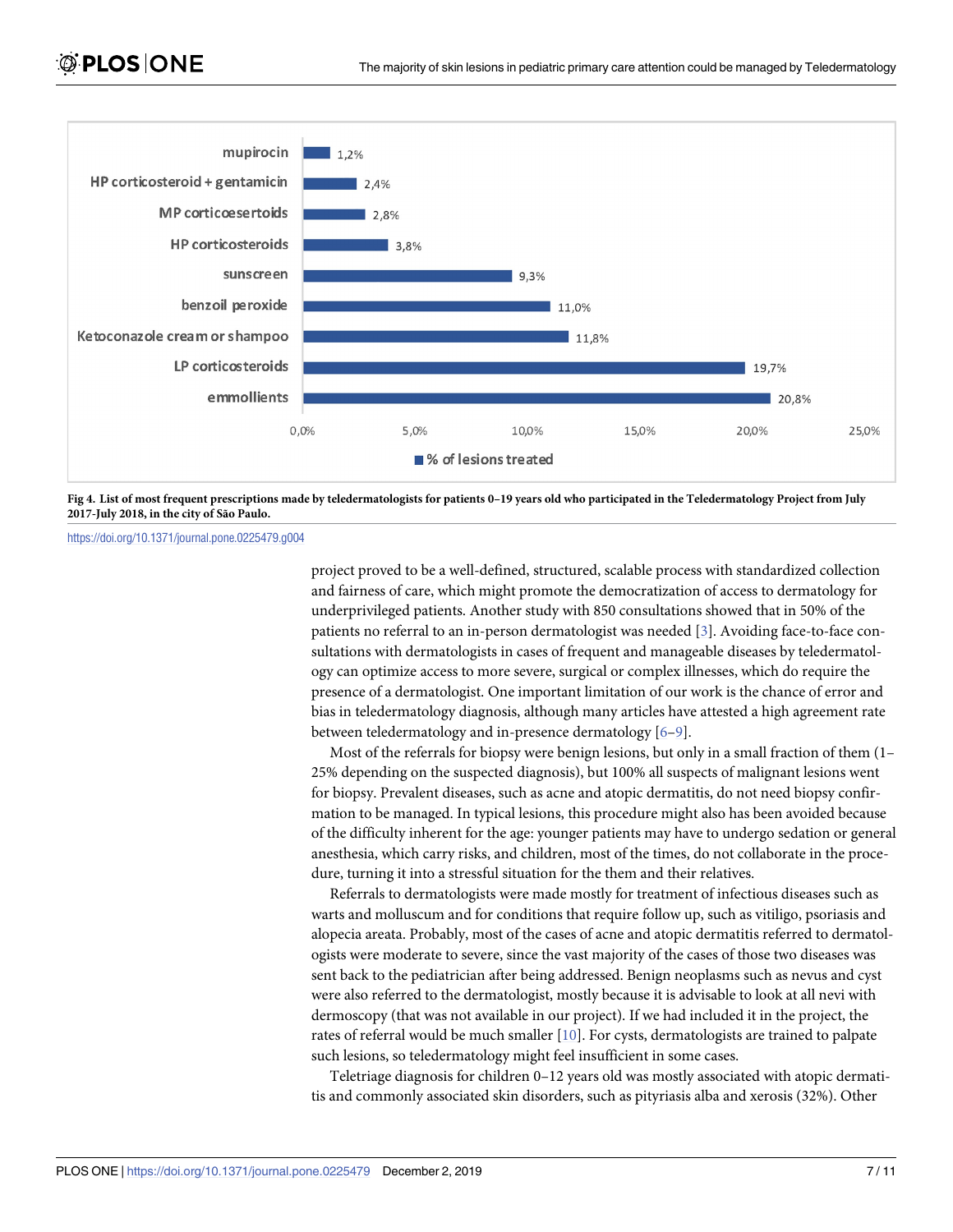<span id="page-7-0"></span>causes were benign lesions such as melanocytic nevus and congenital malformations (hemangiomas, verrucous nevus, sebaceous nevus, cafe´-au-lait macules) and infectious diseases such as warts and molluscum. Once patients enter adolescence, acne was the primary cause of complaint (28%), along with AD, melanocytic nevi, post-inflammatory hyperpigmentation and warts. When we compare our data to other prevalence studies, atopic dermatitis was around 20% in children up to 12 years old and 6% of adolescents as other studies have shown [\[11,12](#page-9-0)]. Pityriasis alba is also very common, in our study ranging from 4–10% of all lesions photographed, compatible with another study that showed 4–7% of the school students in Turkey [\[13\]](#page-9-0). This same study found that nevi are one of the most frequent dermatosis, around 60– 70% [[13](#page-9-0)]. Melanocytic nevi were the primary cause for the teleconsultation in 4–7% of the individuals up to 19 years old in our project. Another teletriage study showed nevi as 14% of their cause for consultation [\[14\]](#page-9-0). Hemangiomas are a common tumor of the infancy, and its prevalence is said to be likely around 5%, according to one study [\[15\]](#page-9-0). Our project has shown that hemangiomas were 13% of the complaints in girls and 5% in boys between 0–2 years, which was statistically significant ( $p = 0.002$ ), in a proportion of almost 3:1, which in accordance to the literature [[16](#page-9-0)].

Cross-sectional study completed in schools has shown warts to have a prevalence between 2 and 20% in children [[17](#page-9-0)]. We have encountered around 6–8% in children 3–12 years old and 3–5% from 13–19 years old. Molluscum contagiosum meta-analysis suggests a point prevalence in children aged 0–16 years of 5–11% [\[18\]](#page-10-0). In our study, it was 3% and 8% of the cases in children from 0–2 and 3–12 years old, respectively. Although the true prevalence of postinflammatory hyperpigmentation is not known, it is widespread among Fitzpatrick types IV-VI, but not so much among Caucasian patients [\[19\]](#page-10-0). Our data showed 2–5% of the complaints in children from 3–19 years old. Several extensive studies have reported a prevalence of adolescent acne ranging from 81 to 95% in young men and 79 to 82% in young women [\[20\]](#page-10-0). Our project found acne to be around 30% of the causes to have the teleconsultations. Around 6% of the school students presented xerosis in one study [\[13\]](#page-9-0) and 7%, 5% and 3% of the children between 0–2, 3–12 and 13–19 years old in our research.

Regarding treatment, a list of which drugs were available to the population studied is found in S1 [Table](#page-8-0). All physicians involved were encouraged to use as much as possible only medications from such list, once they are free for patients and, most of them are unable to buy them otherwise. The results show the importance of emollients in skin conditions, prescribed in 1/3 of the times. Along with other studies that support this, we could suggest that pediatricians prescribe them routinely for most of the patients, as treatment and prevention of common skin diseases, such as AD, and xerosis [[21](#page-10-0),[22](#page-10-0)]. Low potency corticosteroids were the second most prescribed medication, but moderate and high potency corticosteroids also played an important rule being in the top ten list. Ketoconazole cream or shampoo for superficial fungi infections and seborrheic dermatitis was very frequently recommended, as benzoyl peroxide for acne. Sunscreen is essential in Brazil, especially for post inflammatory hyperpigmentation in our dark skin population. Drugs containing antibiotics were also in the top ten list, mostly for secondary infected lesions or impetigo.

There are limitations for Teletriage in Dermatology. The fact that you can receive multiples photographs of parts of the body and head, and not to examine the body as a whole, makes the diagnosis more challenging. Also, some important impressions that would help to corroborate the diagnosis, such as feeling the texture of the skin or proceeding easy tests (p.e. vitrocompression) cannot be done. However, we have shown that the impossibility to palpate the lesion is not a main issue to the teledermatologists, who became much more confident in Teledermatology after working with TD [[10](#page-9-0)].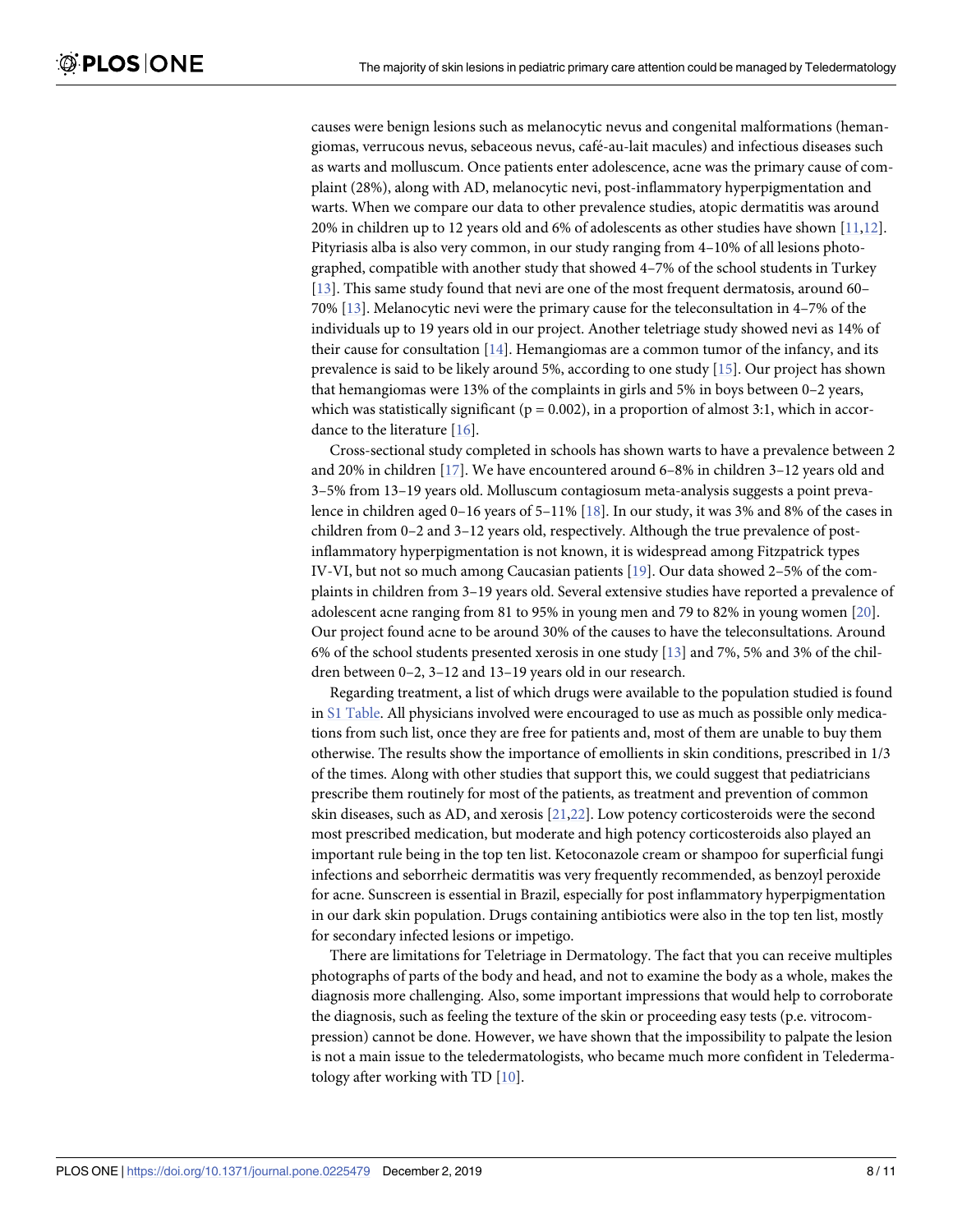<span id="page-8-0"></span>The patients included in this project were referred to dermatologists by their pediatricians and if they were not referred to a face-to-face dermatologist by the Teletriage project, the patients went back to their pediatricians, who received information, recommendations and management for that disorder. Therefore, there was not a moment when the patient was not supervised by a physician and we believe that this fact gave us more confidence that potentially severe, life-threatening or rare diseases were not being overlooked. Also, if any other concern was raised, there was always the possibility of referring the patient to the dermatologist again. Sometimes, besides the written concern that moved the pediatrician to refer the patient, while taking photographs, the parents could spontaneously ask the health technician to include some other lesions(s), which occurred sometimes, and the teledermatologists would address those complaints too.

# **Conclusions**

Teledermatology managed 63% of the lesions without the need for an in-presence appointment with the dermatologist, keeping 62% of them with their own primary care physician and referring 1% directly to biopsy. Only 37% of the lesions were referred to dermatologists, optimizing consultations for the most serious, surgical or complex skin illnesses, which do require the presence of a dermatologist. Its use reduced the mean waiting time for these later patients from 6.7 months to 1.5 during the time of the project (78% reduction). Teledermatology does not aim to replace face-to-face visit with the dermatologist, but it has been proving to be an efficient tool for triage and management of less complex dermatosis together with the primary care pediatrician.

The frequency of skin diseases differed according to age. From 0–2 years old, lesions related to eczema predominated along with benign congenital lesions. From 3–12 years old, eczema was still a major cause of complaint, as well as warts and molluscum. From 13–19 years old, acne was the most significant problem, followed by AD, nevi and warts. The most prescribed product was emollient in 1/3 of the cases.

# **Supporting information**

**S1 [Table.](http://www.plosone.org/article/fetchSingleRepresentation.action?uri=info:doi/10.1371/journal.pone.0225479.s001) List of most common disease included into the disease groups.** (DOCX)

#### **Acknowledgments**

The authors would like to thank Raquel Machado de Sousa for her research assistance.

# **Author Contributions**

**Conceptualization:** Mara Giavina Bianchi, Eduardo Cordioli.

**Data curation:** Mara Giavina Bianchi, Andre Pires Santos.

**Investigation:** Mara Giavina Bianchi.

**Methodology:** Mara Giavina Bianchi, Andre Pires Santos.

**Project administration:** Andre Pires Santos, Eduardo Cordioli.

**Resources:** Eduardo Cordioli.

**Software:** Andre Pires Santos.

**Supervision:** Eduardo Cordioli.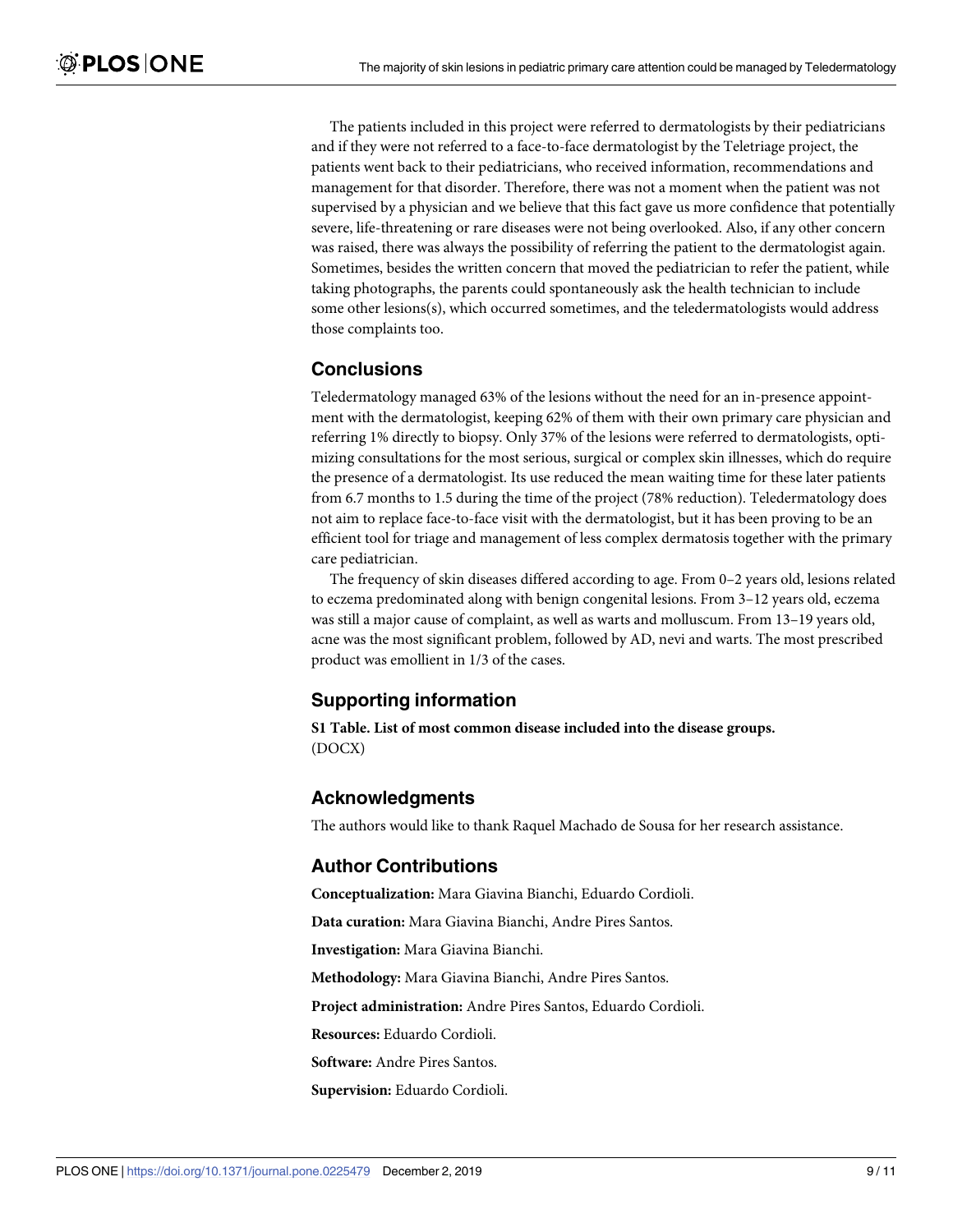<span id="page-9-0"></span>**Validation:** Eduardo Cordioli.

**Writing – original draft:** Mara Giavina Bianchi.

**Writing – review & editing:** Mara Giavina Bianchi, Andre Pires Santos, Eduardo Cordioli.

#### **References**

- **[1](#page-1-0).** Heffner VA, Lyon VB, Brousseau DC, Holland KE, Yen K. Store-and-forward teledermatology versus inperson visits: a comparison in pediatric teledermatology clinic. J Am Acad Dermatol. 2009; 60(6):956– 61. <https://doi.org/10.1016/j.jaad.2008.11.026> PMID: [19362751](http://www.ncbi.nlm.nih.gov/pubmed/19362751)
- **[2](#page-1-0).** O'Connor DM, Jew OS, Perman MJ, Castelo-Soccio LA, Winston FK, McMahon PJ. Diagnostic Accuracy of Pediatric Teledermatology Using Parent-Submitted Photographs: A Randomized Clinical Trial. JAMA Dermatol. 2017; 153(12):1243–8. <https://doi.org/10.1001/jamadermatol.2017.4280> PMID: [29141082](http://www.ncbi.nlm.nih.gov/pubmed/29141082)
- **[3](#page-1-0).** Ranjani P, Carla B, Toni M. Teledermatology initiative to increase access for community helath center patients. new england journal of medicine catalyst [Internet]. 2019. Available from: [https://catalyst.nejm.](https://catalyst.nejm.org/teledermatology-access-community-health/) [org/teledermatology-access-community-health/.](https://catalyst.nejm.org/teledermatology-access-community-health/)
- **[4](#page-1-0).** IBGE [Internet]. PANORAMA SÃO PAULO [cited 2019 Sept 07]. Available from: [https://cidades.ibge.](https://cidades.ibge.gov.br/brasil/sp/sao-paulo/panorama) [gov.br/brasil/sp/sao-paulo/panorama](https://cidades.ibge.gov.br/brasil/sp/sao-paulo/panorama)
- **[5](#page-1-0).** IPEA 2016 [Internet]. Rede Brasil Atual [cited 2019 Sept 07]. Available from: [https://www.](https://www.redebrasilatual.com.br/saude/2016/10/no-estado-de-sao-paulo-25-milhoes-de-pacientes-dependem-do-sus-1016.html) [redebrasilatual.com.br/saude/2016/10/no-estado-de-sao-paulo-25-milhoes-de-pacientes-dependem](https://www.redebrasilatual.com.br/saude/2016/10/no-estado-de-sao-paulo-25-milhoes-de-pacientes-dependem-do-sus-1016.html)[do-sus-1016.html](https://www.redebrasilatual.com.br/saude/2016/10/no-estado-de-sao-paulo-25-milhoes-de-pacientes-dependem-do-sus-1016.html)
- **[6](#page-5-0).** Kroemer S, Frühauf J, Campbell TM, Massone C, Schwantzer G, Soyer HP, et al. Mobile teledermatology for skin tumour screening: diagnostic accuracy of clinical and dermoscopic image tele-evaluation using cellular phones. Br J Dermatol. 2011; 164(5):973–9. [https://doi.org/10.1111/j.1365-2133.2011.](https://doi.org/10.1111/j.1365-2133.2011.10208.x) [10208.x](https://doi.org/10.1111/j.1365-2133.2011.10208.x) PMID: [21219286](http://www.ncbi.nlm.nih.gov/pubmed/21219286)
- **7.** Ferra´ndiz L, Ruiz-de-Casas A, Martin-Gutierrez FJ, Peral-Rubio F, Mendez-Abad C, Rios-Martin JJ, et al. Effect of teledermatology on the prognosis of patients with cutaneous melanoma. Arch Dermatol. 2012; 148(9):1025–8. <https://doi.org/10.1001/archdermatol.2012.778> PMID: [22986852](http://www.ncbi.nlm.nih.gov/pubmed/22986852)
- **[8](#page-5-0).** Bruce AF, Mallow JA, Theeke LA. The use of teledermoscopy in the accurate identification of cancerous skin lesions in the adult population: A systematic review. J Telemed Telecare. 2018; 24(2):75–83. <https://doi.org/10.1177/1357633X16686770> PMID: [28056600](http://www.ncbi.nlm.nih.gov/pubmed/28056600)
- **[9](#page-6-0).** Pak H, Triplett CA, Lindquist JH, Grambow SC, Whited JD. Store-and-forward teledermatology results in similar clinical outcomes to conventional clinic-based care. J Telemed Telecare. 2007; 13(1):26–30. <https://doi.org/10.1258/135763307779701185> PMID: [17288655](http://www.ncbi.nlm.nih.gov/pubmed/17288655)
- **[10](#page-6-0).** Giavina Bianchi M, Santos A, Cordioli E. Dermatologists' perceptions on the utility and limitations of teledermatology after examining 55,000 lesions. J Telemed Telecare. 2019:1357633X19864829.
- **[11](#page-7-0).** Spergel JM. Epidemiology of atopic dermatitis and atopic march in children. Immunol Allergy Clin North Am. 2010; 30(3):269–80. <https://doi.org/10.1016/j.iac.2010.06.003> PMID: [20670812](http://www.ncbi.nlm.nih.gov/pubmed/20670812)
- **[12](#page-7-0).** Laughter D, Istvan JA, Tofte SJ, Hanifin JM. The prevalence of atopic dermatitis in Oregon schoolchildren. J Am Acad Dermatol. 2000; 43(4):649–55. <https://doi.org/10.1067/mjd.2000.107773> PMID: [11004621](http://www.ncbi.nlm.nih.gov/pubmed/11004621)
- **[13](#page-7-0).** Uludağ A, Kılıc SO, Isık S, Haydar Ertekin Y, Tekin M, Cevizci S, et al. Prevalence of skin disorders in primary and secondary school age children in Canakkale, Turkey: a community-based survey. Postepy Dermatol Alergol. 2016; 33(3):176–81. <https://doi.org/10.5114/ada.2016.60610> PMID: [27512351](http://www.ncbi.nlm.nih.gov/pubmed/27512351)
- **[14](#page-7-0).** Chen TS, Goldyne ME, Mathes EF, Frieden IJ, Gilliam AE. Pediatric teledermatology: observations based on 429 consults. J Am Acad Dermatol. 2010; 62(1):61–6. [https://doi.org/10.1016/j.jaad.2009.05.](https://doi.org/10.1016/j.jaad.2009.05.039) [039](https://doi.org/10.1016/j.jaad.2009.05.039) PMID: [19926163](http://www.ncbi.nlm.nih.gov/pubmed/19926163)
- **[15](#page-7-0).** Kilcline C, Frieden IJ. Infantile hemangiomas: how common are they? A systematic review of the medical literature. Pediatr Dermatol. 2008; 25(2):168–73. <https://doi.org/10.1111/j.1525-1470.2008.00626.x> PMID: [18429772](http://www.ncbi.nlm.nih.gov/pubmed/18429772)
- **[16](#page-7-0).** Seiffert A, Schneider M, Roessler J, Larisch K, Pfeiffer D. Incidence, Treatment Patterns, and Health Care Costs of Infantile Hemangioma: Results of a Retrospective German Database Analysis. Pediatr Dermatol. 2017; 34(4):450–7. <https://doi.org/10.1111/pde.13187> PMID: [28675551](http://www.ncbi.nlm.nih.gov/pubmed/28675551)
- **[17](#page-7-0).** Kilkenny M, Marks R. The descriptive epidemiology of warts in the community. Australas J Dermatol. 1996; 37(2):80–6. <https://doi.org/10.1111/j.1440-0960.1996.tb01010.x> PMID: [8687332](http://www.ncbi.nlm.nih.gov/pubmed/8687332)